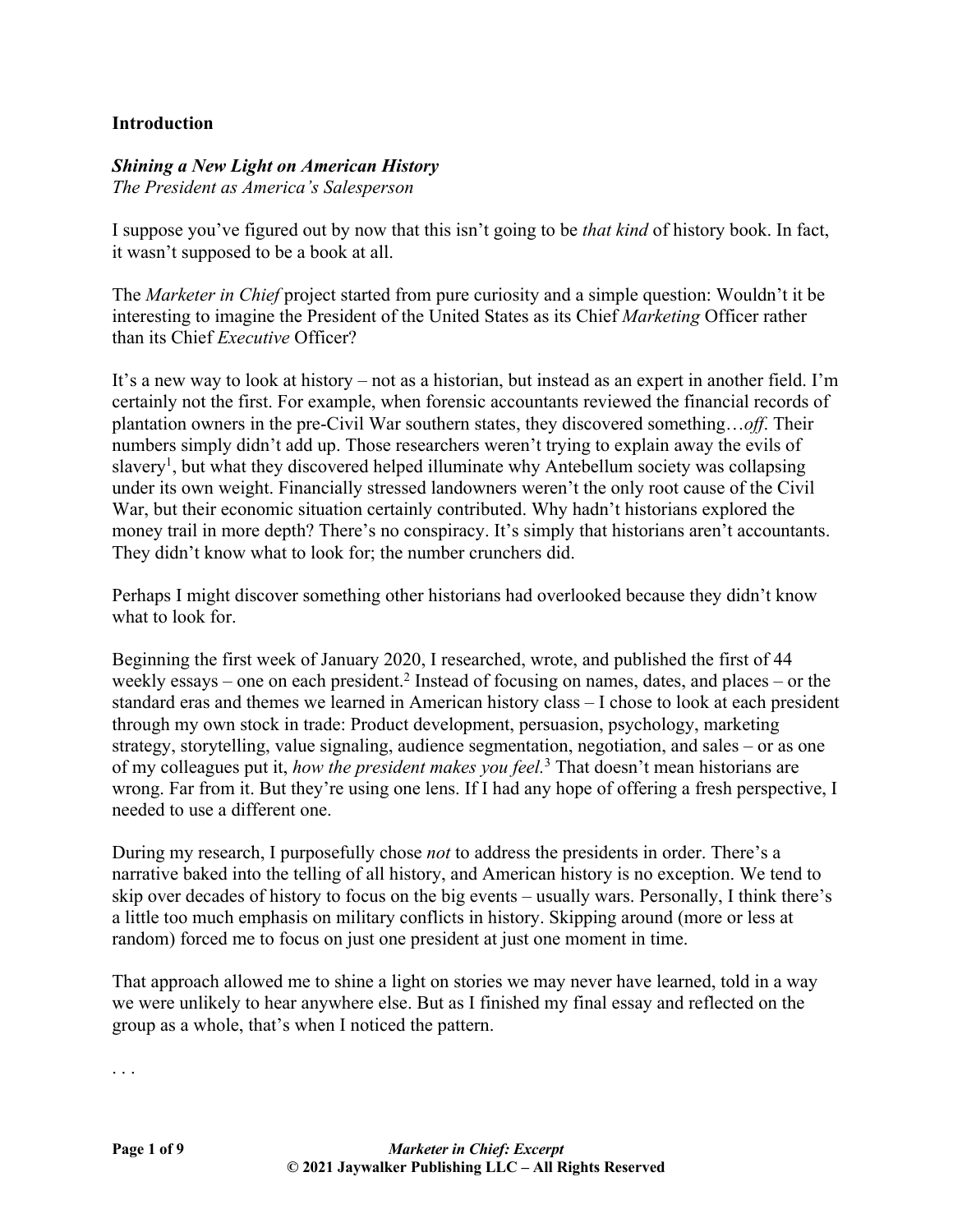The first series of presidents – Washington, Adams, Jefferson, Madison, and Monroe – all faced an unprecedented challenge. They may have had basic rules for their new Republic as defined in the U.S. Constitution and Bill of Rights, but there were no procedures, no customs – not even blank forms. Every decision was the *first* decision, and each was keenly aware of the precedent a good decision (and more pointedly, a poor decision) might make. They may have been very different people, but they had one thing in common: They were all comfortable with extreme risk.

The next group – John Quincy Adams to James Knox Polk – were the second generation of leaders. Each was a child during the Revolutionary War, and although they saw the transition from English subject to American citizen, they didn't see the nation the same way their parents did. Yes, they took risks, but their risks were of a different sort. They could learn from their parents, taking advantage of the basic frameworks and traditions they put in place, and build on them. As a group, they set the stage for rapid territorial expansion. By the time Polk left office, and barely 50 years since the last shot was fired in the war for independence, the land territory of the United States reached the Pacific coast.

The rapid growth that followed Polk exposed all manner of problems. Those decisions the first 11 presidents *failed to make* in the early days of the Republic come back to bite each president from Zachary Taylor to Chester Arthur. *Hard*. They faced a final reckoning on the agreement they could never reach regarding the abomination of slavery. By Abraham Lincoln's election (in the middle of this group), tensions had boiled over into an all out Civil War. Many of us are hard pressed to name a president *other than* the Great Emancipator in this era, but we should get to know them. The conflict came in the middle of a much longer era spanning 10 presidencies – leading up to the Civil War and attempting to recover from it. The war was simply the bloody middle; it was no less contentious on either side.

Beginning with the presidency of Benjamin Harrison, we see the wounds of the Civil War heal enough for the American commercial engine to take off. Immigration spiked during this era as people in droves fled stagnation, famine, and repression in their own countries. This is the time of "big America" – the founding of National Parks, the opening of the Panama Canal, the mobilization for two World Wars, the invention of the Atomic Bomb, the mission to send humans to the Moon (and return them safely!), and the hopeful optimism of the Great Society and Civil Rights legislation. There was nothing America couldn't do…until Lyndon Johnson decided not to run for reelection.

But starting with Richard Nixon's resignation, Gerald Ford's pardons, a retreat from Vietnam, an energy crisis, economic stagflation, and global terrorism, things started to change. Yes, the United States remained dominant, but it wasn't *unbeatable*. Yes, it could win wars and flex its economic muscle, but it was like a repeat champion team…one season past its prime. George W. Bush was the last in a line of presidents attempting to hold onto a past that was slipping away.

So, it has come down to the disruptors – those leaders who saw the challenges of declining dominance and decided to shake up the system to do something about it. Barack Obama and Donald Trump – both in dramatically different ways – were disruptive forces. We can see both of their presidencies as an attempt to reinvigorate a lumbering giant.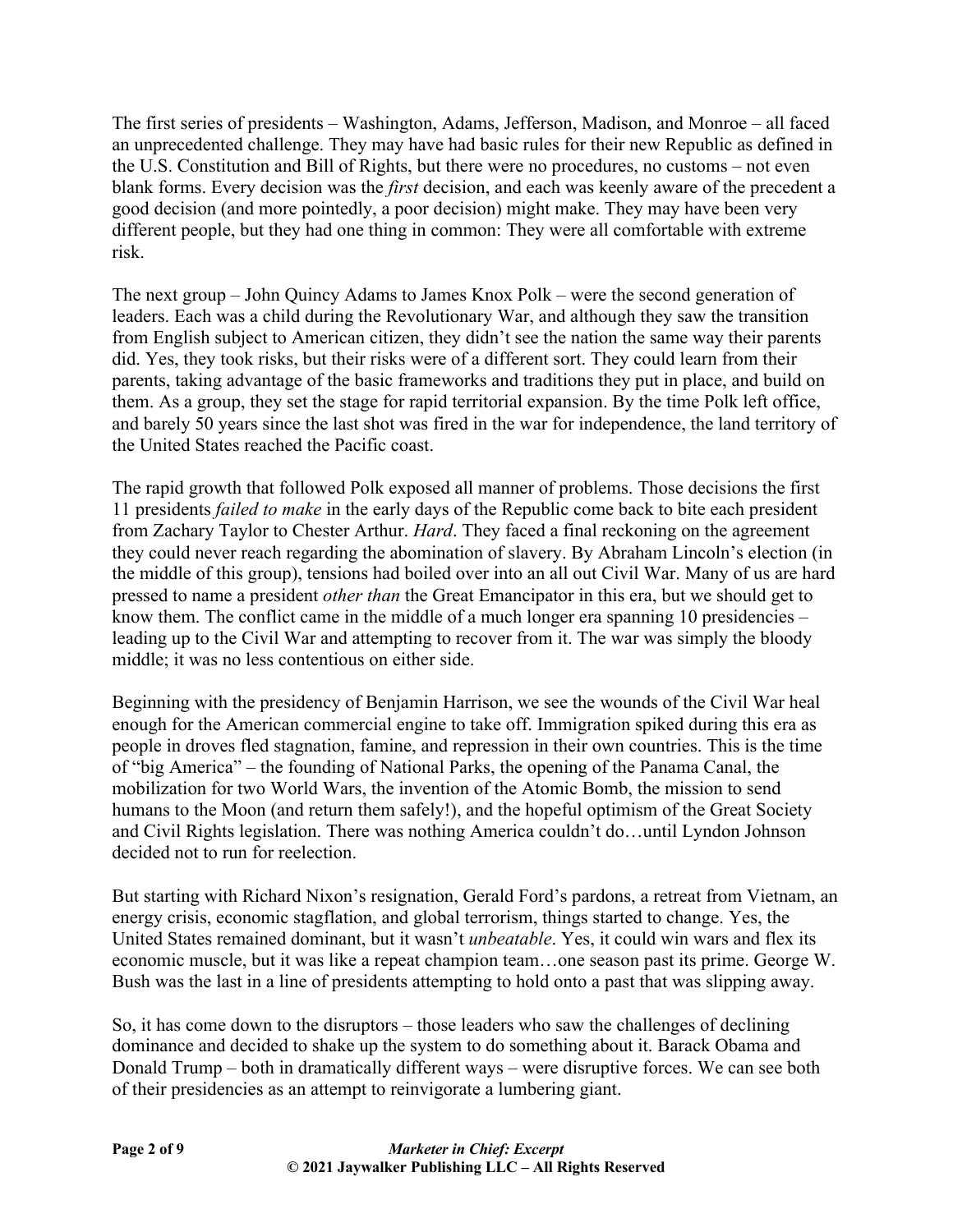That's 240 years in about twice as many words. It was quick, on purpose. We'll go into more detail later, but I stripped away the specifics to show you the pattern. Some of you may recognize it. Here's a hint: You probably didn't learn it in history class. If you recognize it, you probably learned it in Marketing 101: It's the *Diffusion of Innovations*.

. . .

The name Everett "Ev" Rogers may not be familiar to you, but I'll bet you've heard some of the language he invented. He coined the terms "Early Adopter" and "Laggard" to describe people who buy technology as soon as they can get it…or for your friend who resisted getting rid of his typewriter until they quit making them. But you don't need to know the theoretical details to notice the pattern. New products, and the innovations they represent, surround us. Rogers' research simply describes how we choose to adopt those innovations, and more importantly *when* we choose to in relation to other people. It's that simple.<sup>4</sup>



*Figure 1: Rogers used the "bell curve" to describe the proportion of a population that chooses to adopt an innovation over time. As you can see, most people adopt an innovation (for example, buy their first smartphone) in the middle of the curve. The divisions between groups roughly correlate to standard deviations from the mean. If the mention of statistics makes you want to claw out your eyes, don't worry. It's not important here and I won't talk about it again.*

Rogers used the curve to represent the reality he saw when he tracked first-time sales of a series of new innovations – automobiles, refrigerators, televisions, and many others. Sales of these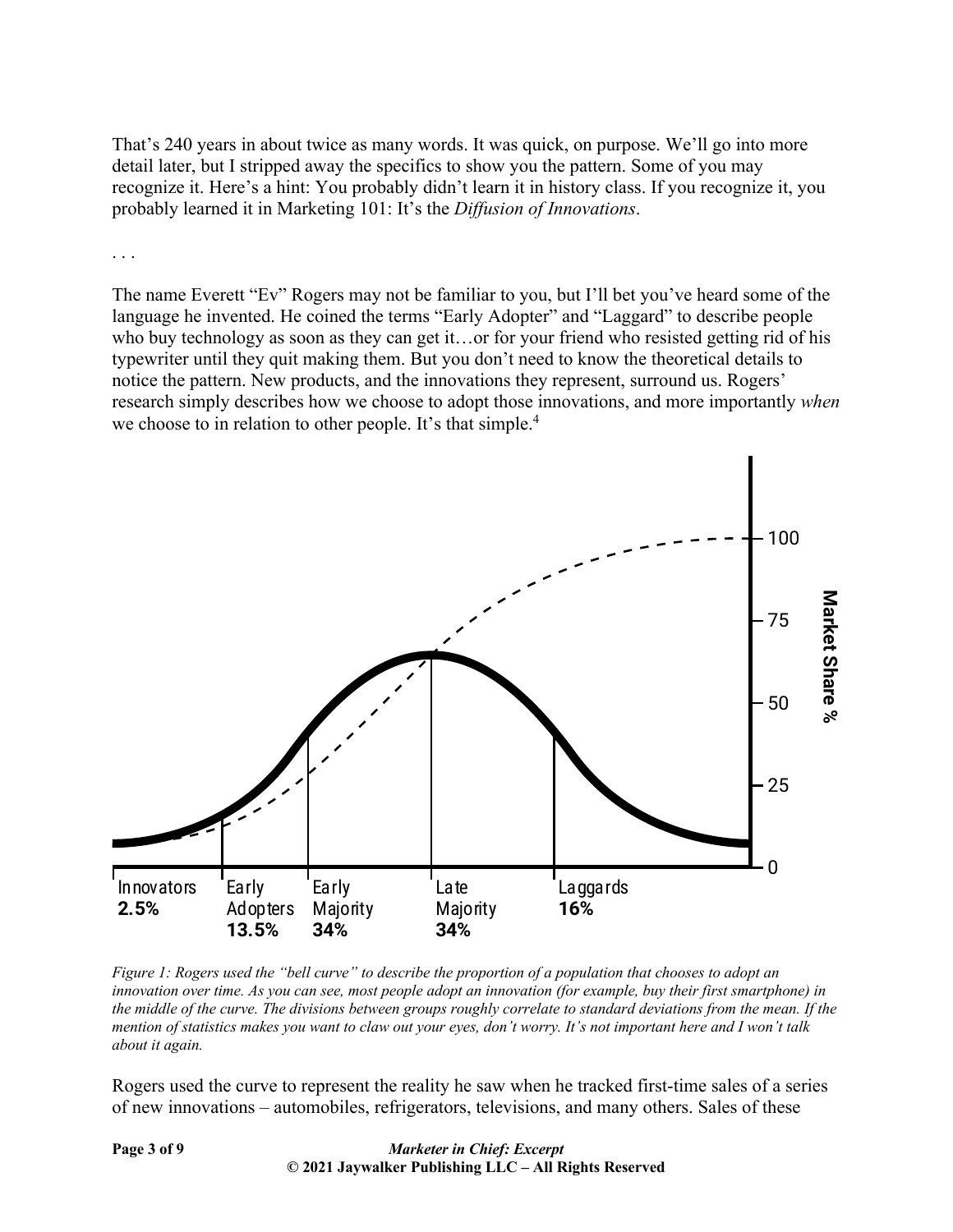products started off slowly, grew quickly, and then leveled off. The theory helps marketers like me describe how many new products I can expect to sell – and more importantly, when.

That's good to know, of course, but it's not what's truly important. Here's what most people miss: Diffusion of Innovations' true value lies in what it tells us about the *psychology* of buyers in each group.

Rogers wasn't an economist. He was a sociologist. He didn't study innovations from a *technology* perspective; he studied them from the *buyer's* perspective. Taking the buyer's point of view was revolutionary in 1962. After the end of the second World War, you could fall out of bed and sell millions of substandard products – the demand was so strong and the supply tight with most of the world's production machinery in shambles. But as the 1950s became the 1960s, competition ramped up. We needed a better way to understand why consumers did what they did.

I think it's easiest to describe the genius of Rogers' idea with a simple example: *The microwave*   $\alpha$ *ven*<sup>5</sup>

The initial concept for the microwave oven was developed in the 1930s and patented in 1937 by Bell Laboratories. The device uses microwaves (a form of electromagnetic radiation, just like light, X rays, and radio waves) to heat the water inside food. The first commercially available microwave was the "RadaRange" from Raytheon Corporation (yep, the defense contractor). At 5 feet 11 inches, it was taller than the average full-grown American man, weighed 750 pounds, and cost the equivalent of \$57,000 in today's money.

We all know people who would have bought the RadaRange in 1947, right? Of course, we do. These are the people Rogers would call "Innovators." They are the risk takers. They understand that many (if not most) new products and services fail, but they simply *must* be on the cutting edge of everything. Bluntly, they are the ones with the resources to do it – money yes, but also the access to the specialty retailers and manufacturers who also work on the bleeding edge.

Although they improved throughout the 1950s and 1960s, microwaves remained expensive, troublesome, and high maintenance. Along with the Innovators, some restaurants and commercial kitchens purchased them, but sales were limited. (Using Rogers' terms, we would say that *adoption* of the innovation by consumers hadn't yet caught on.) New competitors wanted to use the (now expiring) patent protections to tap into a wider residential market. By the mid 1970s, microwave prices dropped from \$57,000 in today's money to \$4,000 using the same scale (you would have seen a \$495 typical sticker price in 1970). That meant *many more* people could afford them. Microwaves were still risky and cumbersome, but not nearly as much. The people who paid the equivalent of a used car in the 1970s were what Rogers would call "Early Adopters." This group isn't quite as well off as the Innovators, nor are they quite as risk seeking, but they like new stuff, and as soon as it's available at a price range that makes sense, they're on it.

As the age of disco ended, microwave ownership took off.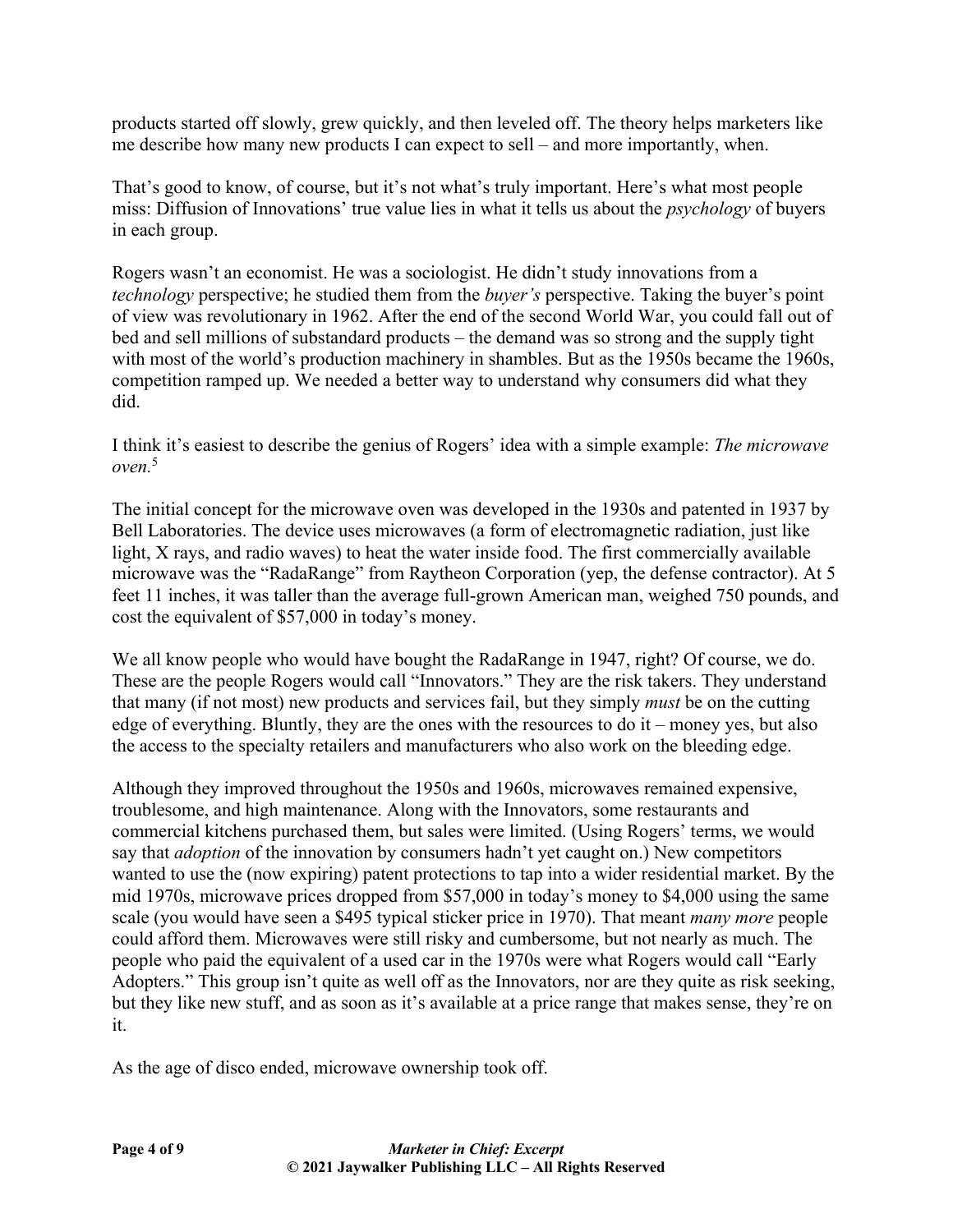I remember being a kid in the 1980s when my family bought its first microwave; we were part of the "Early Majority" group. My parents weren't the type of people to buy into the newest thing, but once it became popular (and cheap and reliable enough), they wanted one. In 1971, 1% of households had a microwave oven. By 1986, 25% did (that was us). By 2008, 95% of American households had one –fully capturing both the "Early Majority" and "Late Majority" groups. The big difference between "Early" and "Late" Majorities is resources. If you can afford it, you bought an early model. If you couldn't, you waited. By the time a Late Majority consumer bought their first microwave in the early 1990s, our family was on its second.

You'll notice I said 95%. Not 100%. Here's why.

Don't we all know the person who *just got their first microwave* in the last 10 years? Yep, I know just such a person. Rogers would call him a "Laggard." It's not always that the person doesn't have the money (the Laggard I'm thinking of is quite wealthy), but financial resources certainly are a factor. However, more often they're the type of person who resists new things when they come out *because they're new*, and they resist trendy things *because they're trendy*. They want to be different. They take pride in it. That said, the *microwave Laggard* I'm thinking of isn't also a *smartphone Laggard* – he owns the newest model – but he's funny about food and nutrition. Rogers' key insight is that he recognized consumer behavior and psychology was *domain dependent*. In other words, you could be an Innovator in one area of your life, an Early Majority buyer in another, and a Laggard in a third.

Let's step back and examine the arc of history the microwave represents.

Remember, between 1947 and 1971, the microwave oven was found in only 1% of American households. That's 24 years. In the next 15 years, the number of households with a microwave increased 25 times. In 22 more years, 19 out of 20 homes had one. If we imagine that increase as a graph, we can see the line that represents microwave ownership plodding along until the 1970s, when the curve bends sharply upward, and finally flattening out around 2008, where it climbs much more slowly after that. The resulting shape you see is a curve that looks like a stretched our letter *S*. 6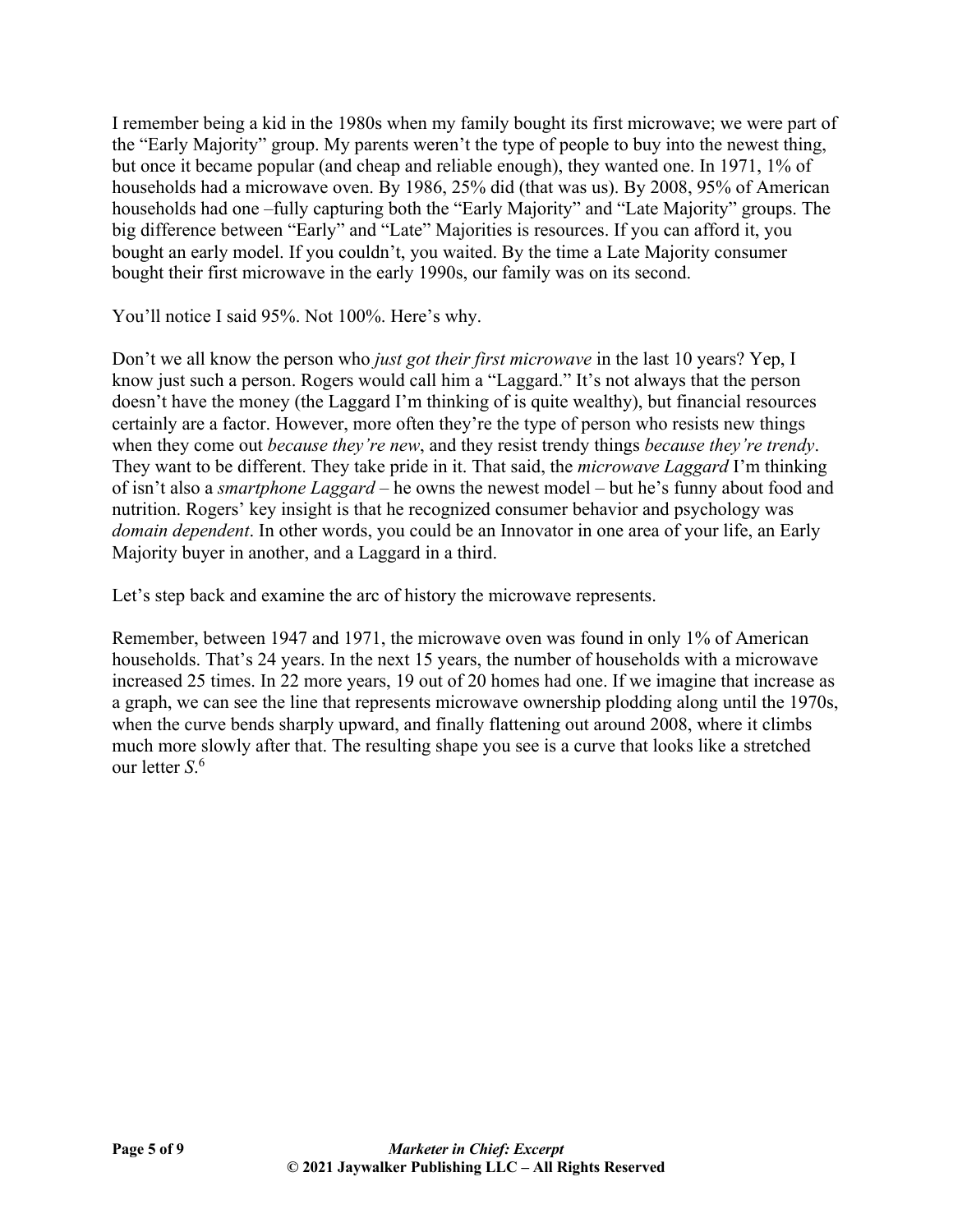

*Figure 2: Adoption of the microwave innovation in the United States. Data sourced from Our World in Data. You can chart all kinds of stuff. It's cool. You should try it.*

We see the same pattern repeat again and again. The automobile, radio, refrigerator, television, credit card, internet, smartphone, online banking – when you chart just about any product *or service*, you see the same pattern.

## *Why?*

This was Rogers' genius. It was the psychology of different groups of people that defined the shape of that curve. Specifically, how interested in and accepting of new innovations were they? Yes, the technology needed to advance sufficiently for those changes to occur, but Rogers noticed that technology *always* outpaced psychology. In other words, engineers could come up with new things faster than people would be ready to adopt them. *Psychology trumps technology.* Examples of decisions and the United States. Data source<br>
Figure 2: Adoption of the microwave innovation in the United States. Data source<br>
can chart all kinds of stuff. It's cool. You should try it.<br>
We see the same patt

*Diffusion of Innovations* revolutionized marketing and advertising. It gave birth to the *Mad Men* era in the 1960s, and we never looked back.

For the first time, we could shift from a technology focus in product development to a psychology focus. We understood what it took to succeed at different stages of any innovation's lifecycle. As leaders, we now understood (at least in broad terms) the different sorts of challenges we would face at each stage, and we knew when we needed to start making different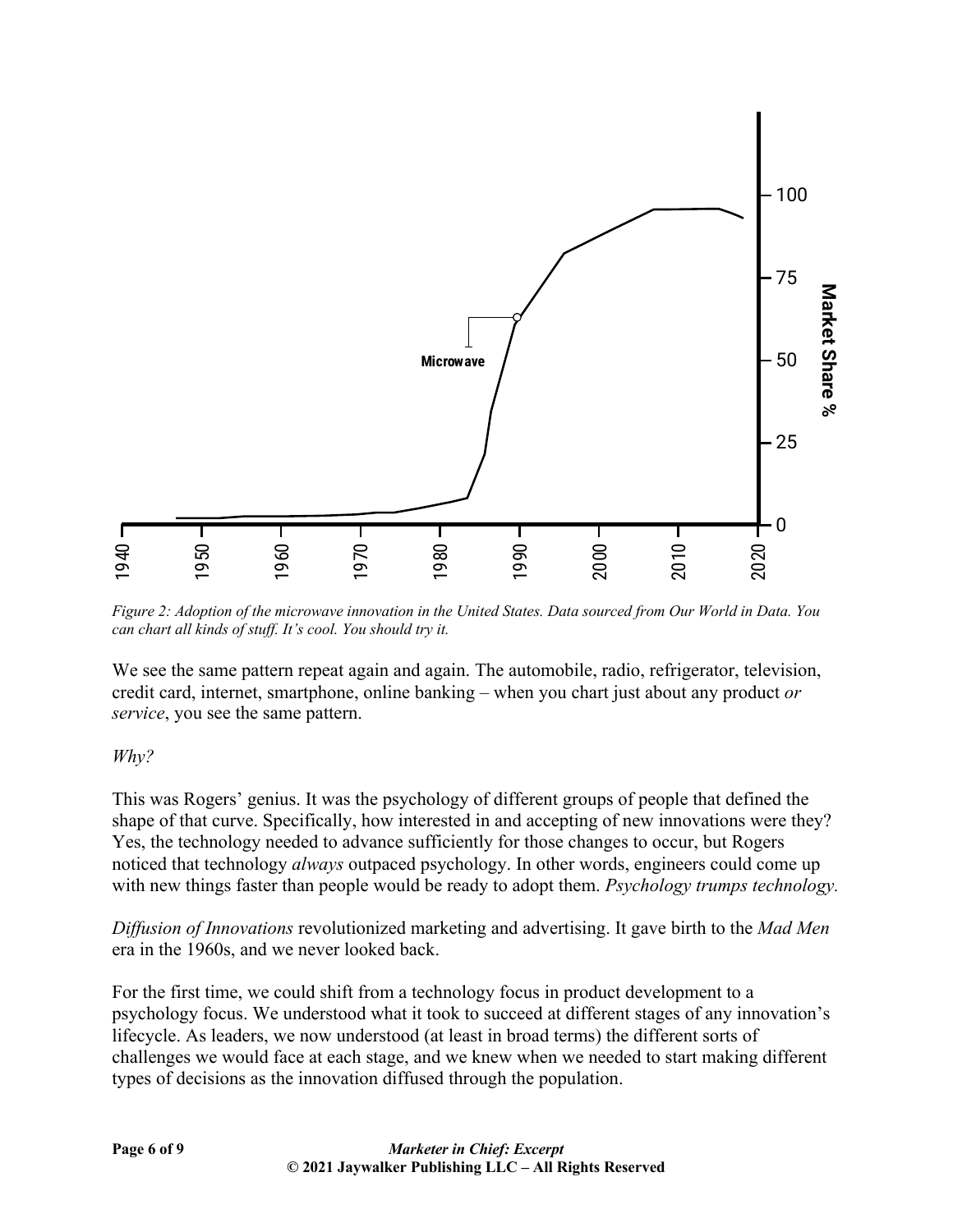For example, Henry Ford faced different challenges introducing the Model T (people compared his product to a horse) than Alan Mullaly faced when he reintroduced the Ford Mustang in 1994 (people compared the 1980s era Mustang to a box). Or more recently, Steve Jobs faced a different task introducing the iPhone than current Apple CEO Tim Cook does in selling the  $10<sup>th</sup>$ iteration.

*Diffusion of Innovations* may not be a theory at the level of Quantum Mechanics in physics or Evolution by National Selection in biology, but it's the closest thing to "truth" we have in advertising, marketing, and sales.

We use it as a foundation for pretty much everything we do – for products and services, of course – but also the diffusion of *ideas*.

. . .

Because the diffusion of an innovation has less to do with its technology and everything to do with buyer psychology, there is no meaningful difference between a physical product and an intangible idea.

Let that sink in for a minute.

That insight helps us think about the United States of Benjamin Franklin's era in a completely new way. *The United States of America, itself, is an innovation.*

We don't think of it that way now, but in Franklin's day, a government that derived authority only from the consent of the governed was a very new idea – an *innovation* to be adopted, and not a *given* to be expected. Why do you think the words "self evident" are in the Declaration of Independence*? Those ideas were not self evident.* That's why they needed to say them.

It's easier to wrap your head around this concept when you compare the United States to its "competitors" on the world stage at that time. The prevailing wisdom, especially in Europe, was rule through hereditary monarchy, where power was derived through some mystical combination of birth order or divine right. Other sources of governmental authority included tribal and family bonds, military force and dictatorship, religious adherence, or even the weight of bureaucracy (most evident in China throughout its history).

When we see it through this lens, we can see each stage of our history as a diffusion of the American innovation.

Are there challenges with this way to look at American history? Sure.

People born in the United States didn't necessarily "adopt" the innovation. Additionally, when you plot population growth on a chart in the way we did with our microwave oven example, it doesn't match the traditional "S curve" shape. However, we can see immigration rates as a proxy for people choosing to "buy" the United States as opposed to their competition, where they previously lived. But remember, the specific numbers and precise dates aren't the point: The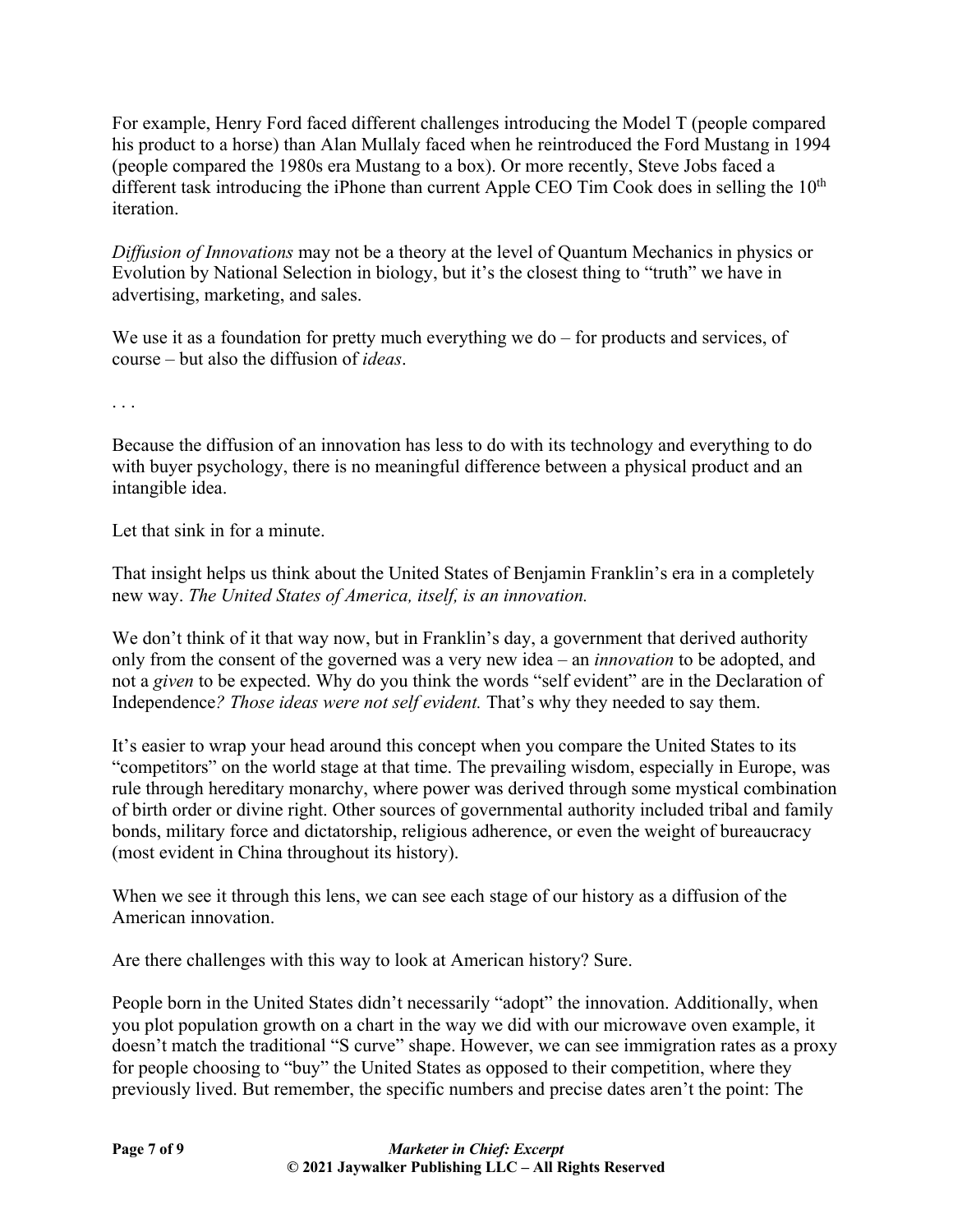psychology of people in each stage of the diffusion of any innovation (and the shifting challenges faced by leaders) is what truly matters.

In each era of the diffusion of the American innovation, we can see presidents respond to their situations in different ways based on their unique set of circumstances. For example, you can't ask how Ronald Reagan would have responded to Thomas Jefferson's purchase of Louisiana from France. Reagan's situation as the leader of a global power at the top of its game was fundamentally unlike Jefferson's risky gambit as a fledgling Republic. As most historians would say: We must judge performance in the context of the times. I'm simply providing you a different context in this book – one, I believe, that will seem more familiar. We might take a history course in high school or college, but we see innovations all around us, and we choose to buy (or not buy) them every day.

I want to show you, through each stage of America's lifecycle, how its leaders attempted to "sell" you the innovation of America. You'll realize quickly that "marketing" means much more than "advertising" – think of advertising as the tip of the iceberg that you can see, and marketing as the (larger) part that you can't. That broader perspective helps us shine a light on aspects of the president's role as *Marketer in Chief* that would otherwise be hidden. In other words, expect to be surprised by the stories I choose to tell you.

We'll explore each president in turn – not as a complete biography (I'll point you to good ones if you're interested in learning more), but rather through a series of 45 stories illustrating how each president responded to their market. *Marketer in Chief* is an introduction to a new way of thinking, not an encyclopedia.

Who knows? Once the American people know how they're being sold, they might demand a better product.

Let's get started.

The Franklin prototype is behind us, and we're in full release of "version 1.0" of the new Republic. And like most new products, it's full of hope, excitement, and optimism…and it's flat broke.

. . .

## **Endnotes, Sources, and Further Reading**

1 This is an ugly debate in the historical community, and it shouldn't be. On one side, you have historians who are linking the entire rise of capitalism to the slave trade, carefully ignoring the success of capitalism in economies without it. On the other, you have accountants and economists dismissing the extent of the brutality of slavery and explaining the Civil War primarily in economic terms, carefully ignoring the chilling effect of "a small number" of terroristic tactics. If I've learned anything about the study of history, it's that *multiple* points of view can be true at the same time. In fact, they tend to feed into each other. If you're interested in more on this topic, and the way history and economics bleed together (an intentional choice of words), I would recommend Walter Johnson's *River of Dark Dreams: Slavery and Empire in the Cotton Kingdom* and Sven Beckert's *Empire of Cotton: A Global History*.